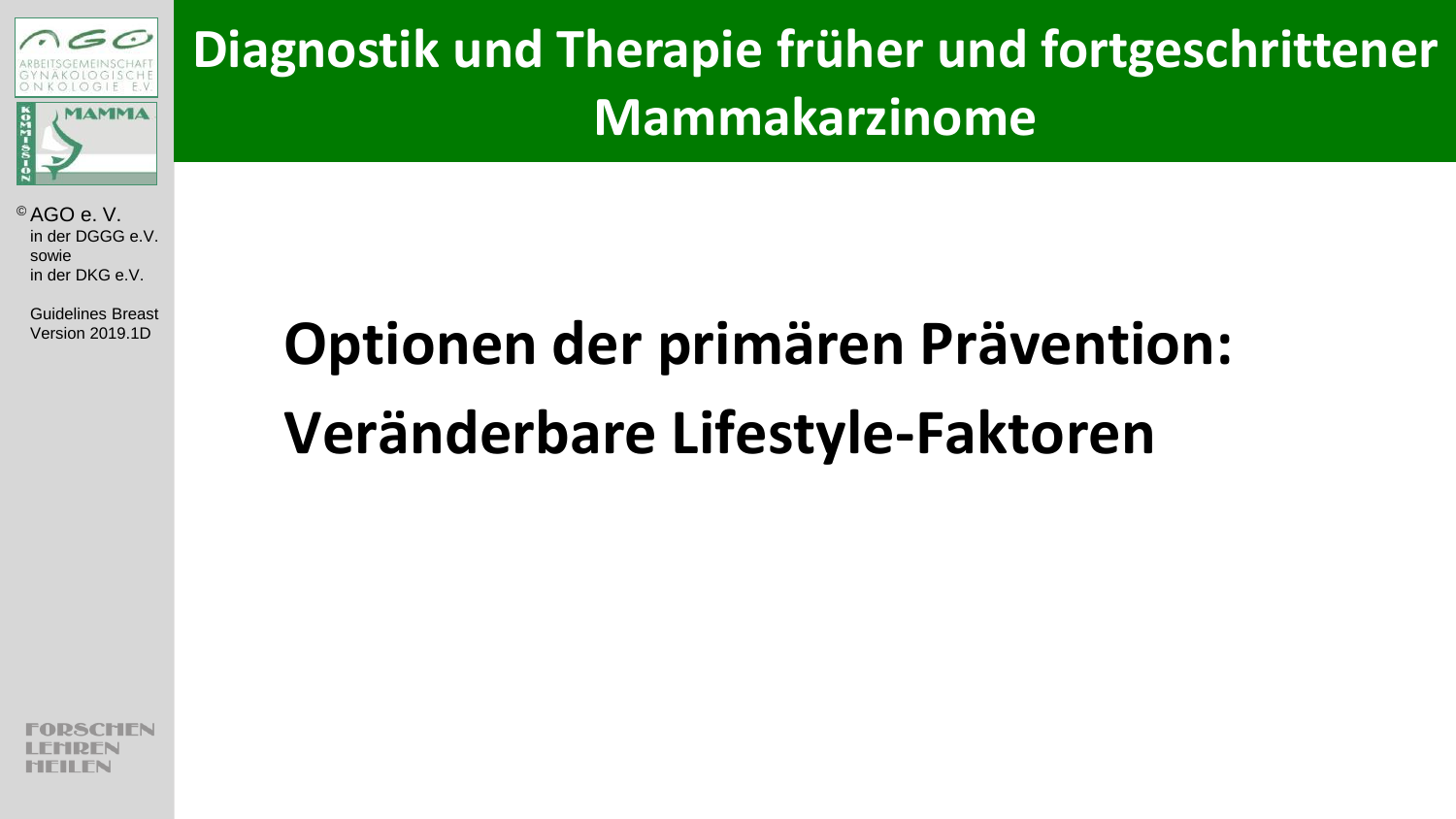

 Guidelines Breast Version 2019.1D

### **Versionen 2011–2018: Dall / Diel / Gerber / Maass / Mundhenke / Solbach / Thomssen / von Minckwitz**

### **Version 2019: Hanf / Solomayer**

www.ago-online.de

SCHIEN

### **Prävention**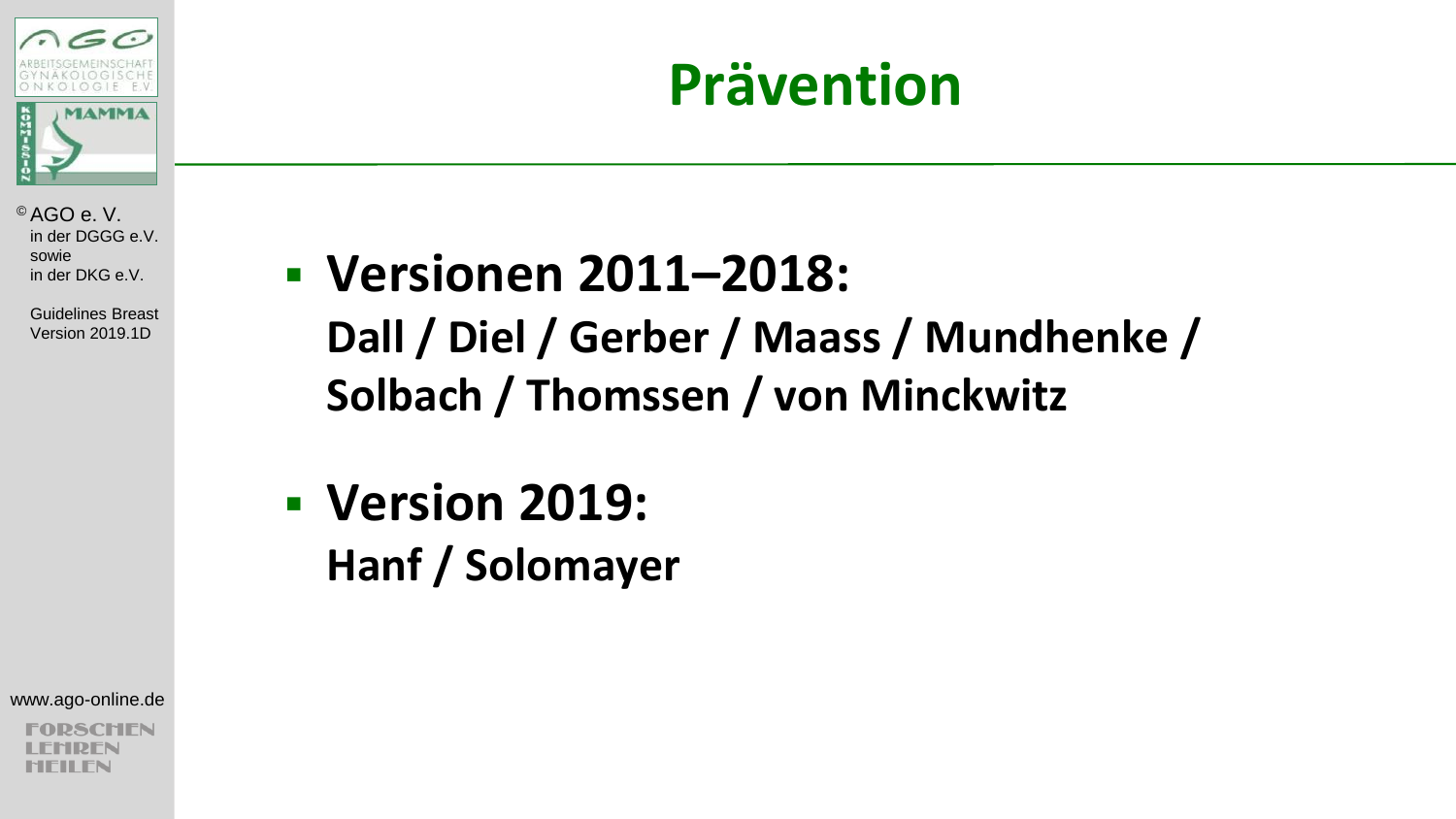

 Guidelines Breast Version 2019.1D

www.ago-online.de

CHEN

# **Risikofaktoren für Brustkrebs 1**

- **Höheres Alter**
- **Genetisches Risiko**
- **Familiäre Krebsanamnese**
- **Persönliche Brustanamnese**
	- **Nicht-proliferative Läsionen**
	- **Proliferative Läsionen +/- Atypien**
	- **Hochrisikoläsionen (ADH, LIN)**
	- **Brustkrebs (DCIS, Inv. MaCa)**
- **Brustdichte**
- **Thoraxbestrahlung**
- **Typ II Diabetes mellitus**
- **Anzahl der Menstruationszyklen im Laufe des Lebens**
	- **frühe Menarche, späte Menopause**
- **EXECUTE:** Mütterliche Schwangerschafts-**Faktoren (z.B. Präeklampsie) (Risikoreduktion) und geringe körperliche Aktivität während der Schwangerschaft (Risikoerhöhung)**

### **Sozial definierte Risikofaktoren**

- **Geringe Geburtenzahl oder keine Schwangerschaft**
- **Höheres Alter bei erster Geburt**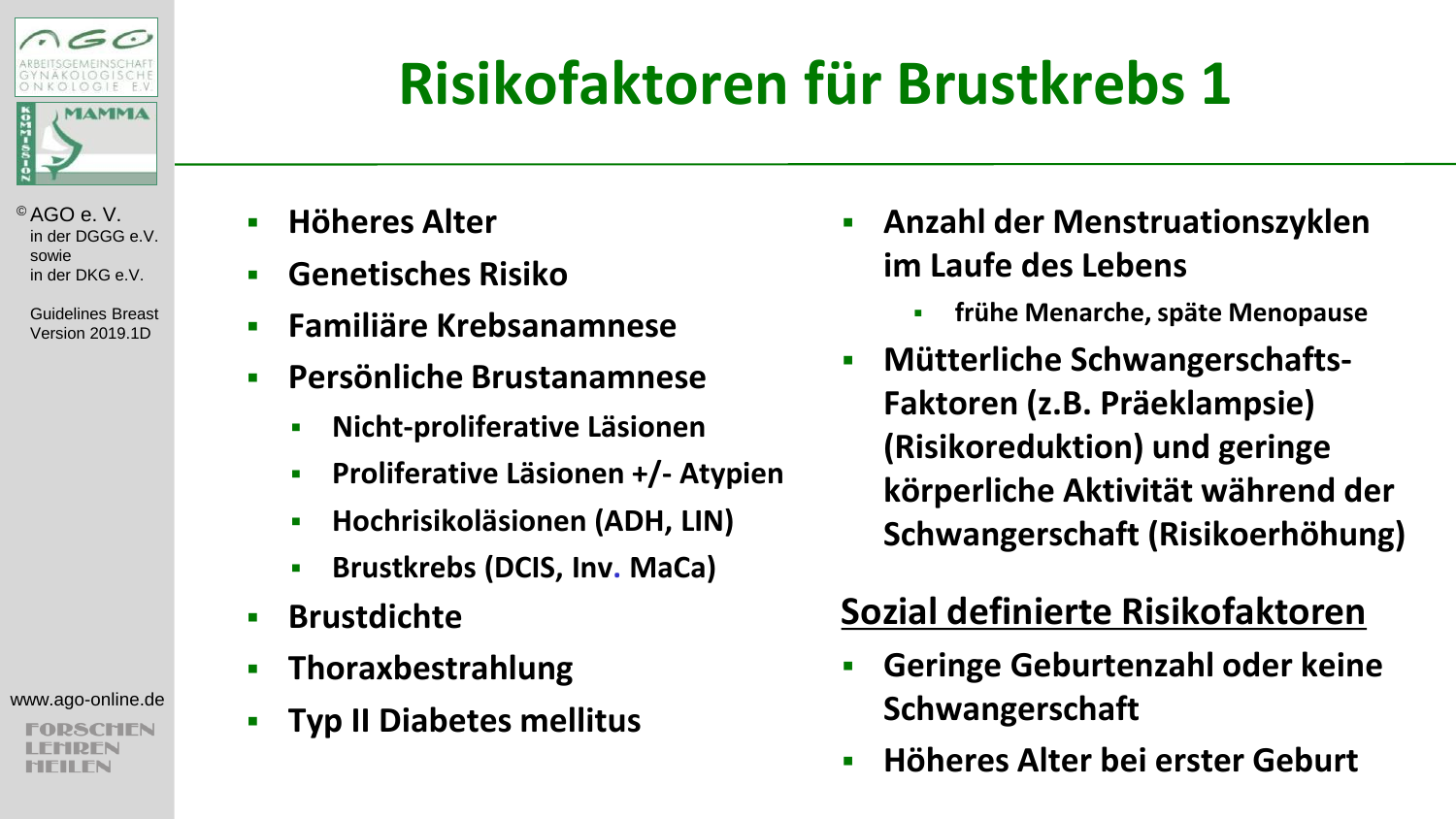

> Guidelines Breast Version 2019.1D

www.ago-online.de

SCHIFN

### **Risikofaktoren für Brustkrebs 2**

- **Keine / kurze Stillperioden**
- **BMI < 18,5 und > 25 und besonders > 40 (Adipositas)**
- **Nahrungszusammensetzung**
- **Hormontherapie**
	- **Kürzlicher Gebrauch oraler Kontrazeptiva**
	- **-** Hormontherapie (Östrogen/Gesta**gen-Kombination) in der Postmenopause**
- **Alkoholkonsum**
- **Nikotin**
- **Fig. 3 Schlafmangel (Nacht / Schichtarbeit)** *widersprüchlich*
- **Verminderte körperliche Aktivität**
- **Endokrine Disruptoren während der fetalen und frühkindl. Entwicklung (z.B. DES, Bisphenol-A, DDT)**
- **Einwirkung kanzerogener Substanzen / Arbeitsstoffe**
- **Exposition gegenüber ionisierender Strahlung**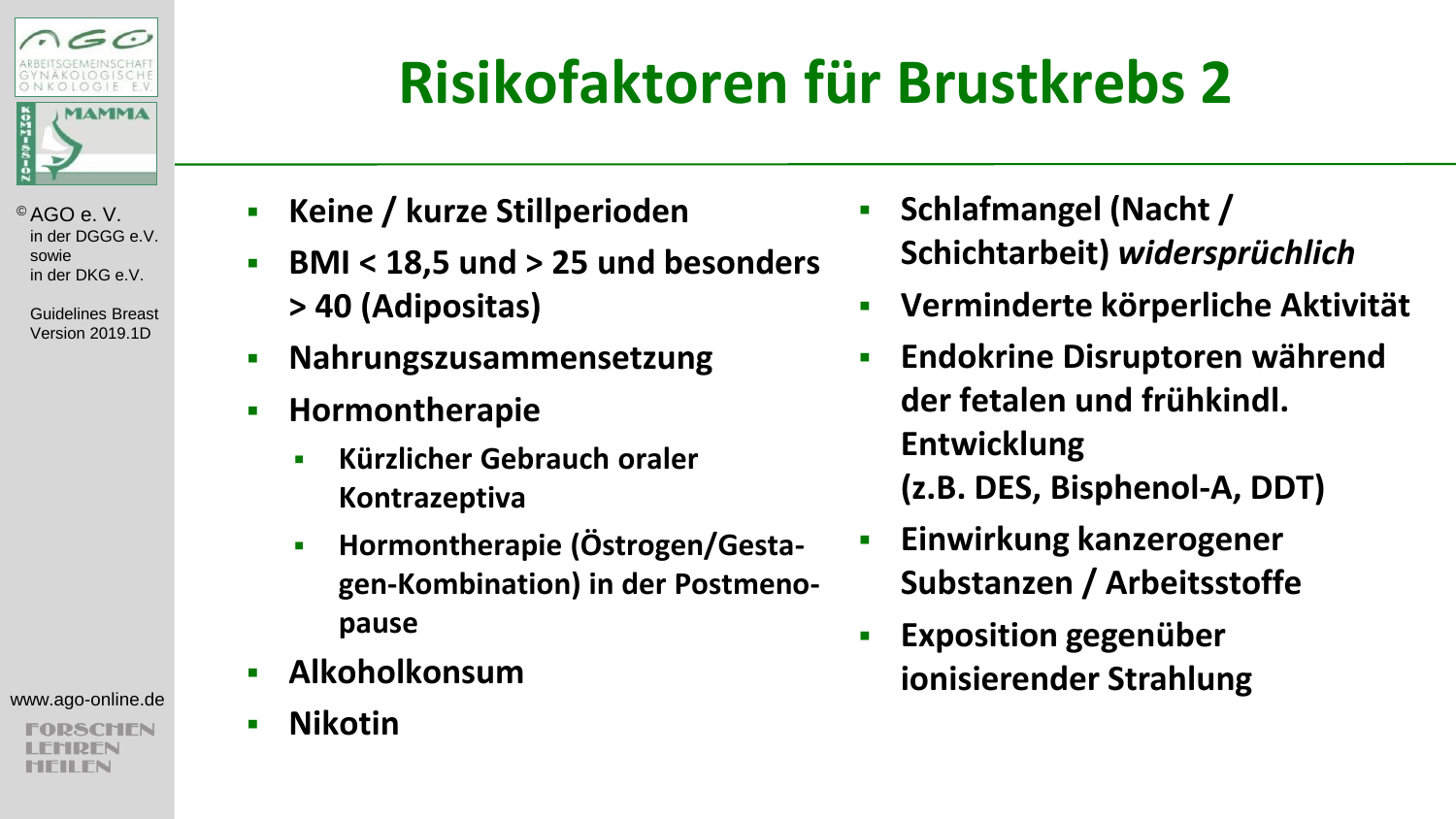

 Guidelines Breast Version 2019.1D



www.ago-online.de

### **Deodorant-Gebrauch und Risiko**

Cent Eur J Public Health. 2016 Sep;24(3):245-247. doi: 10.21101/cejph.a4475. **Breast Cancer and Deodorants/Antiperspirants: a Systematic Review.** <u>Allam MF</u><sup>1</sup>.

**Bisher gibt es keine Evidenz für eine Korrelation zwischen Aluminium-enthaltenden Deodorants und Brustkrebsrisiko**

- **All observational studies that evaluated the association between breast cancer risk and deodorants/antiperspirants use were reviewed. We have only identified two case-control studies, carried out between 2002 and 2006.**
- **There was no risk of antiperspirants use in the pooled risk (odds ratio 0.40, 95% confidence interval 0.35-0.46).**
- **Our comprehensive search has identified an insufficient number of studies to conduct a quantitative review and obtain reliable results. Further prospective studies are strongly needed.**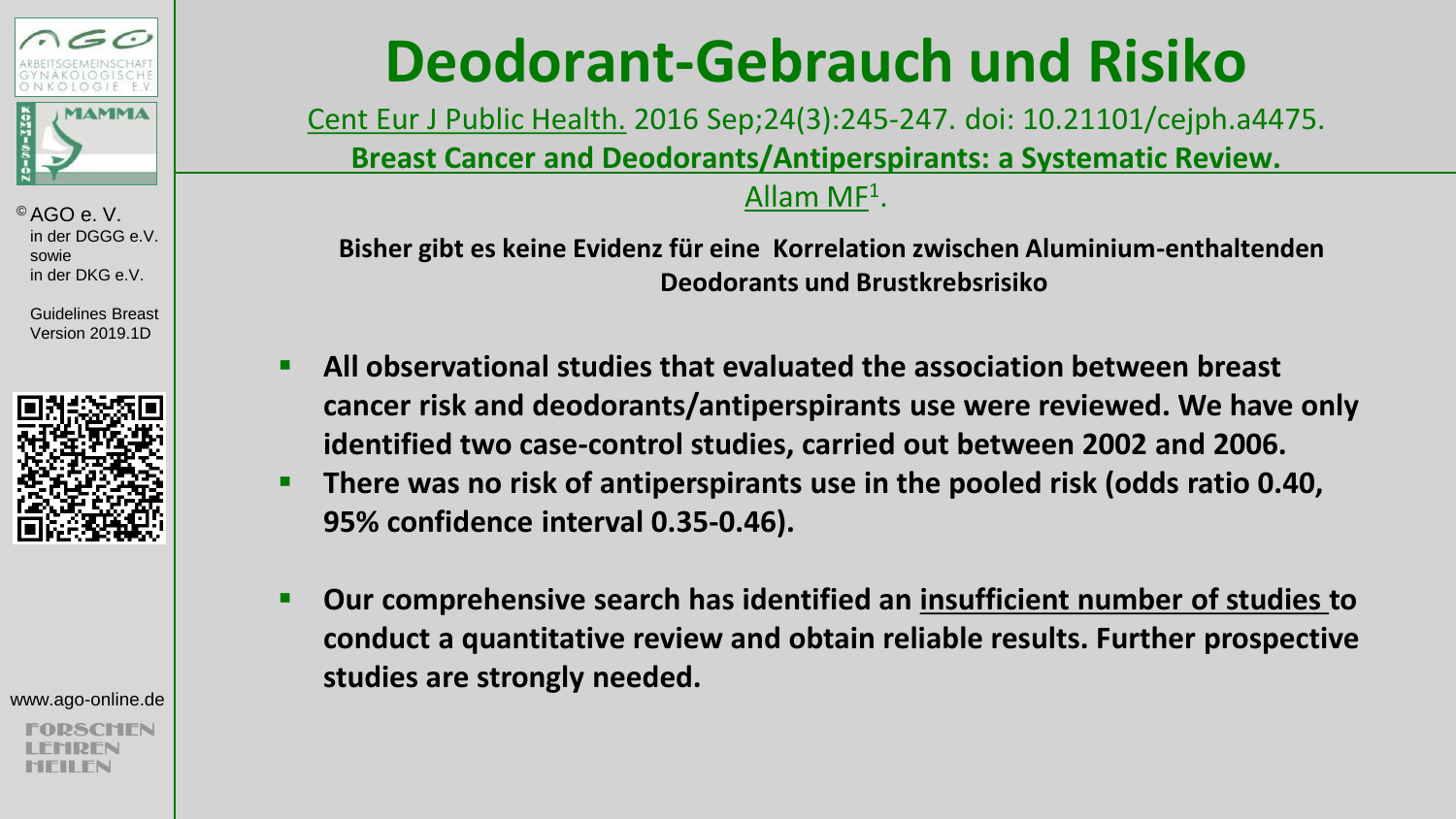

### **High Proportion of Postmenopausal Breast Cancer Attributable to Lifestyle Factors**

© AGO e. V. in der DGGG e.V. sowie in der DKG e.V.

 Guidelines Breast Version 2019.1D

www.ago-online.de

population attributable fractions (PAFs) of modifiable risk factors

**Risk factors: obesity, physical inactivity, alcohol, low-fiber intake, smoking**

**Results: retrospective cohort study (Netherlands Cancer Registry)**

2000: subpopulations of obese women, inactive women, alcohol drinkers, smokers etc. 2010: breast cancer incidence as compared to background incidence in these subgroups

25.7% of postmenopausal breast cancer cases in the Netherlands in 2010 were attributable to lifestyle factors

- 8.8% attributed to obesity
- 6.6% attributed to alcohol
- 5.5% attributed to physical inactivity
- 3.2.% attributed to low fiber intake
- 4.6% attributed to smoking

Update 2019: Tamimi et al, 2016 USA: more than a third of postmenopausal breast cancers are preventable through changes in modifiable risk factors

**van Germert et al., Int J Cancer 2015; 152: 155-162**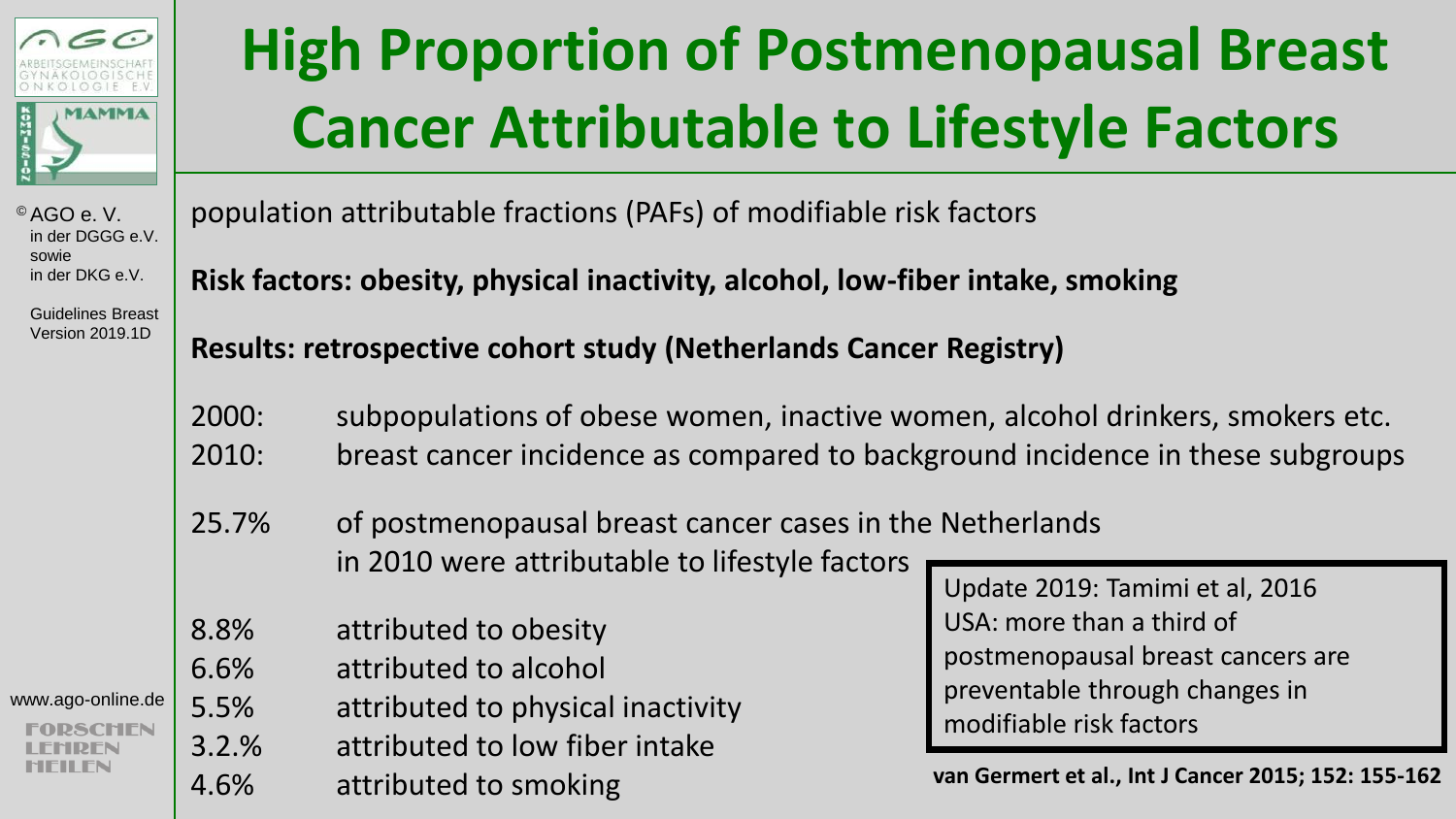

 Guidelines Breast Version 2019.1D

www.ago-online.de

**DSCHEN** 'IDFN MFII FN

## **Präventiver Einfluss durch Reproduktionsfaktoren**

|                                                                                                    | <b>Oxford</b>  |           |            |
|----------------------------------------------------------------------------------------------------|----------------|-----------|------------|
|                                                                                                    | <b>LoE</b>     | <b>GR</b> | <b>AGO</b> |
| Zahl voll ausgetragener Geburten                                                                   | 2 <sub>b</sub> | B         |            |
| Anzahl der Schwangerschaften                                                                       | 2 <sub>b</sub> | B         |            |
| Erste ausgetragene Schwangerschaft $\leq$ 30 Jahre                                                 | 2 <sub>b</sub> | B         |            |
| <b>Stillen</b><br>(schützt, wenn Gesamtstilldauer 1,5–2 Jahre)                                     | За             | B         |            |
| <b>Assistierte Reproduktion (keinen Einfluss)</b>                                                  | 2 <sub>b</sub> | B         |            |
| Geringeres Geburtsgewicht des Erstgeborenen<br>$(3000 -$<br>3500g vs. > 4500g, RR = 1,53)          | 2 <sub>b</sub> | B         |            |
| Geringere Schwangerschaftsdauer Erstgeborene<br>$(26-31.$ SSW vs. 40-41. SSW; RR = 2,38, p = 0,03) | 2 <sub>b</sub> | B         |            |
| Polycystic Ovarian Syndrome PCO (keinen Einfluss auf<br>MaCa)                                      | 3b             |           |            |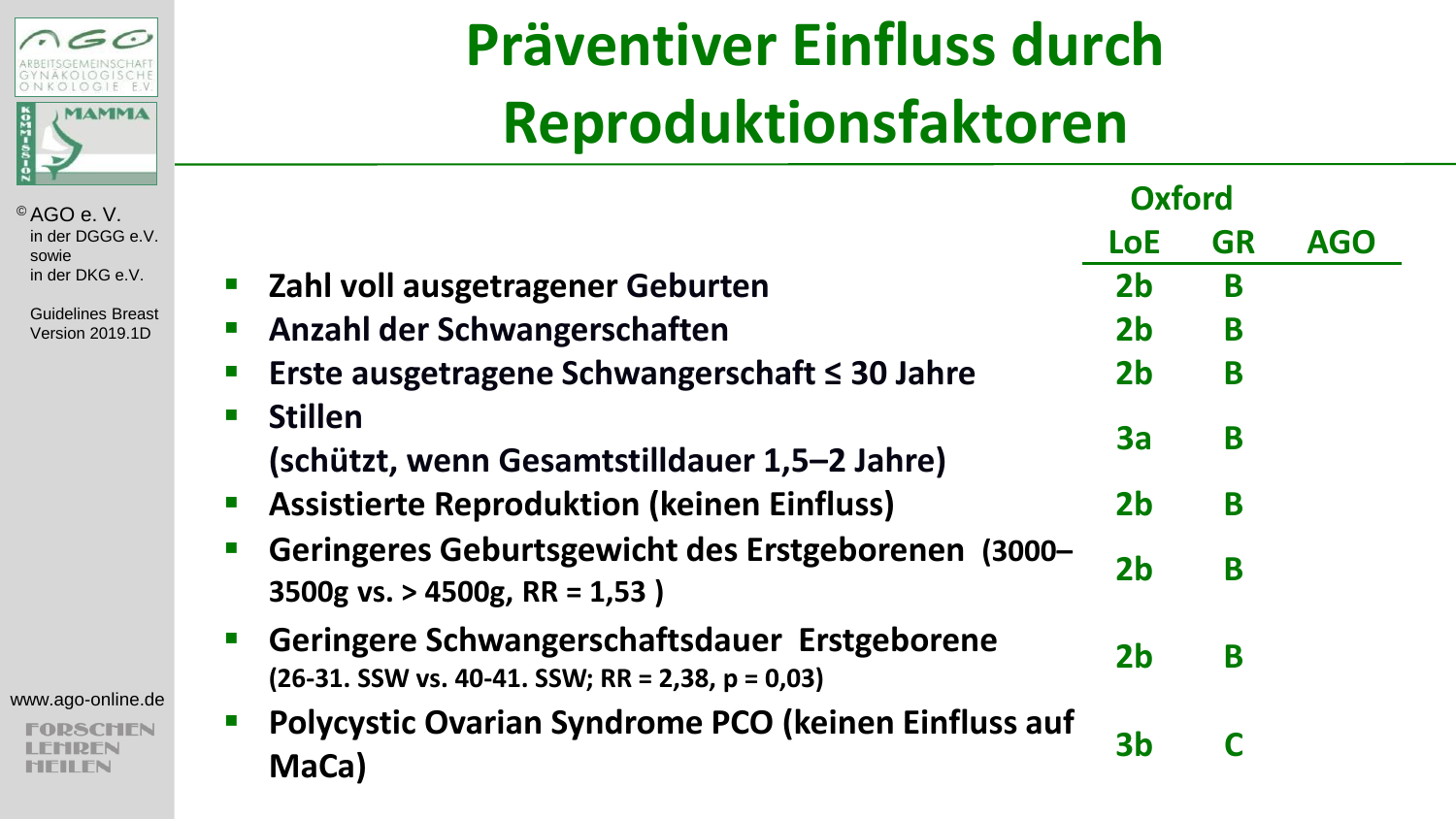

 Guidelines Breast Version 2019.1D

### **Prävention durch Änderung von Lifestyle-Faktoren: Gewicht / Glucosestoffwechsel**

|                                                             | <b>Oxford</b> |           |            |
|-------------------------------------------------------------|---------------|-----------|------------|
|                                                             | <b>LoE</b>    | <b>GR</b> | <b>AGO</b> |
| Einhaltung Normalgewicht (BMI 18,5 – 25 kg/m <sup>2</sup> ) | 2a            | B         | $++$       |
| Prämenopausal<br>$\blacksquare$                             | 3a            | B         | $++$       |
| Postmenopausal<br>a.                                        | 2a            | B         | $++$       |
| Vermeidung bzw. Früherkennung und Einstellung               |               |           |            |
| eines Typ II Diabetes mellitus                              | 2b            | B         | $++$       |
| (Reduktion der Brustkrebsinzidenz und -mortalität)          |               |           |            |

www.ago-online.de

**2SCHEN** RFN MFII FN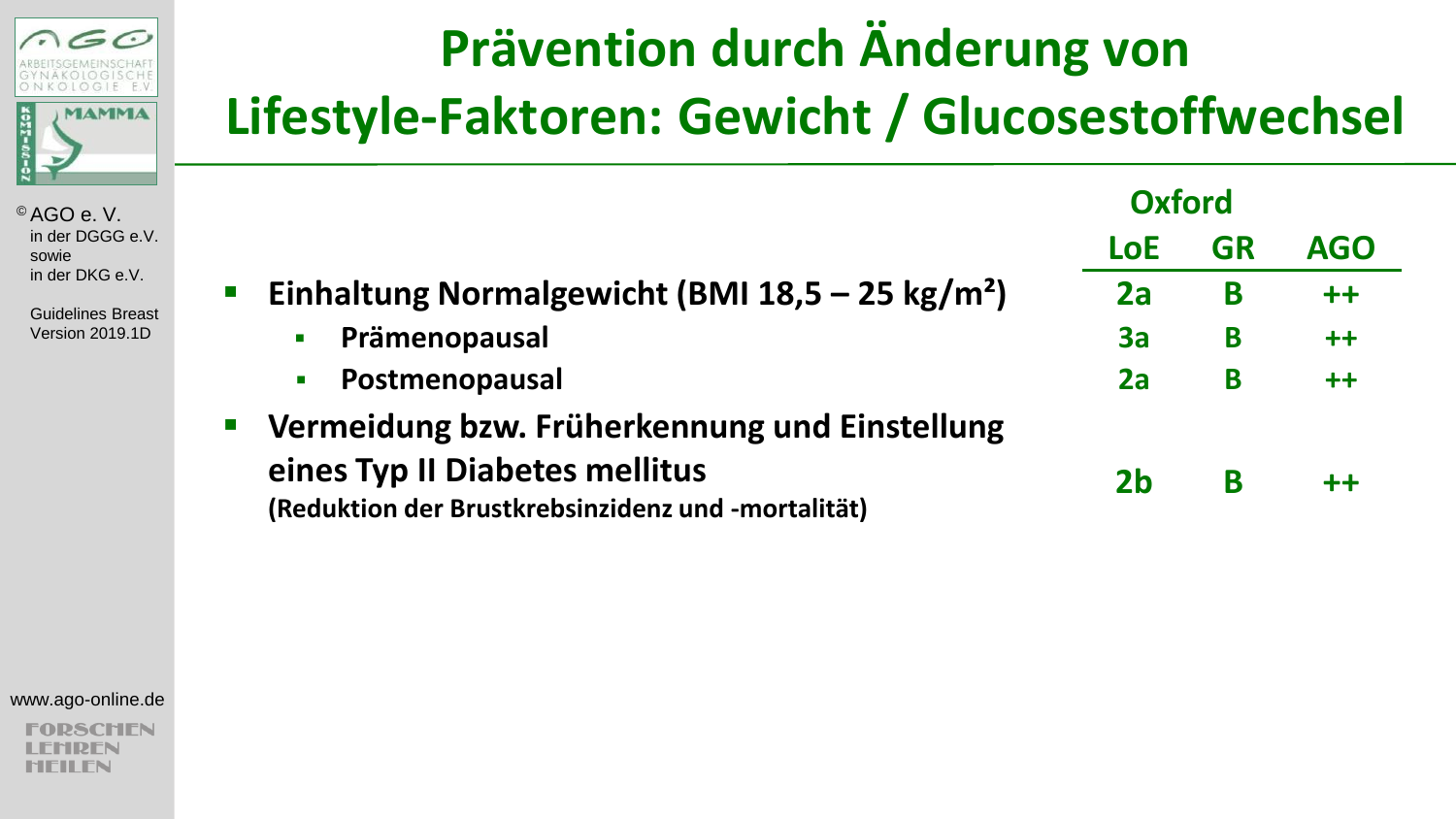

 Guidelines Breast Version 2019.1D

www.ago-online.de

CHEN

## **BMI and Epigenetics Link between Obesity and Breast Cancer?**

**Changing the ESR1-promoter activity by methylation of CpG-islands**

**n = 120 breast tissue samples of cancer free patients**

**ESR1-promoter methylation**

**BMI > 30 > BMI 25–29 > BMI 25 kg/m² (p < 0.001 resp.)**

**postmenopausal > premenopausal (p = 0.046)**

**[multivariate analysis]**

**Daraei A., Genet Test Mol Biomarkers 2017, 21:464-470**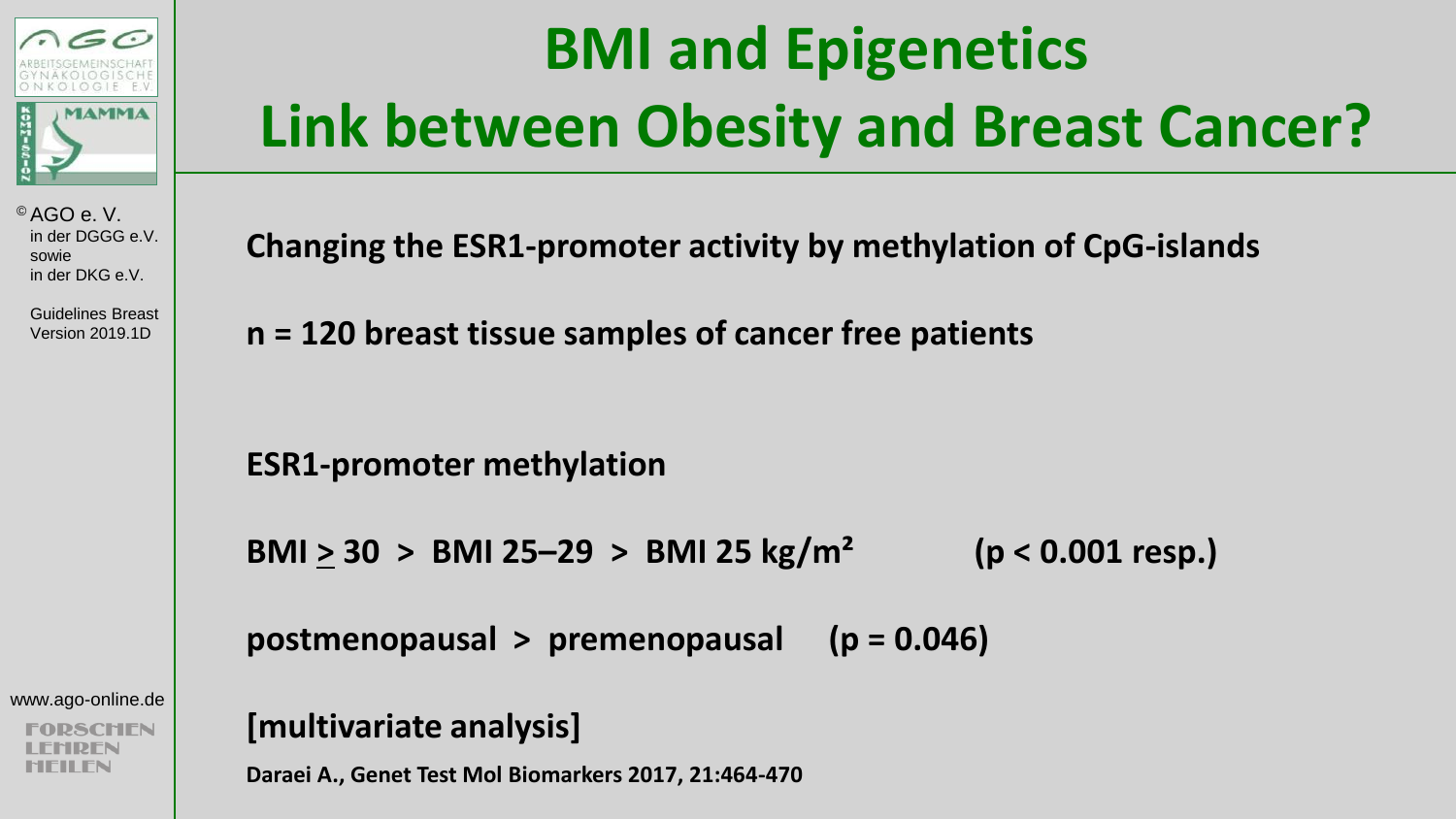

 Guidelines Breast Version 2019.1D

## **BMI and Epigenetics Link between Obesity and Breast Cancer?**

- **The epigenetic code (methyl marks) determines how the genome functions, dictating which genes are turned on and which genes are turned off**
- **Development is the critical period when this programming occurs, directing cell and organ development**

www.ago-online.de

**Walker, CL, SABCS 2011**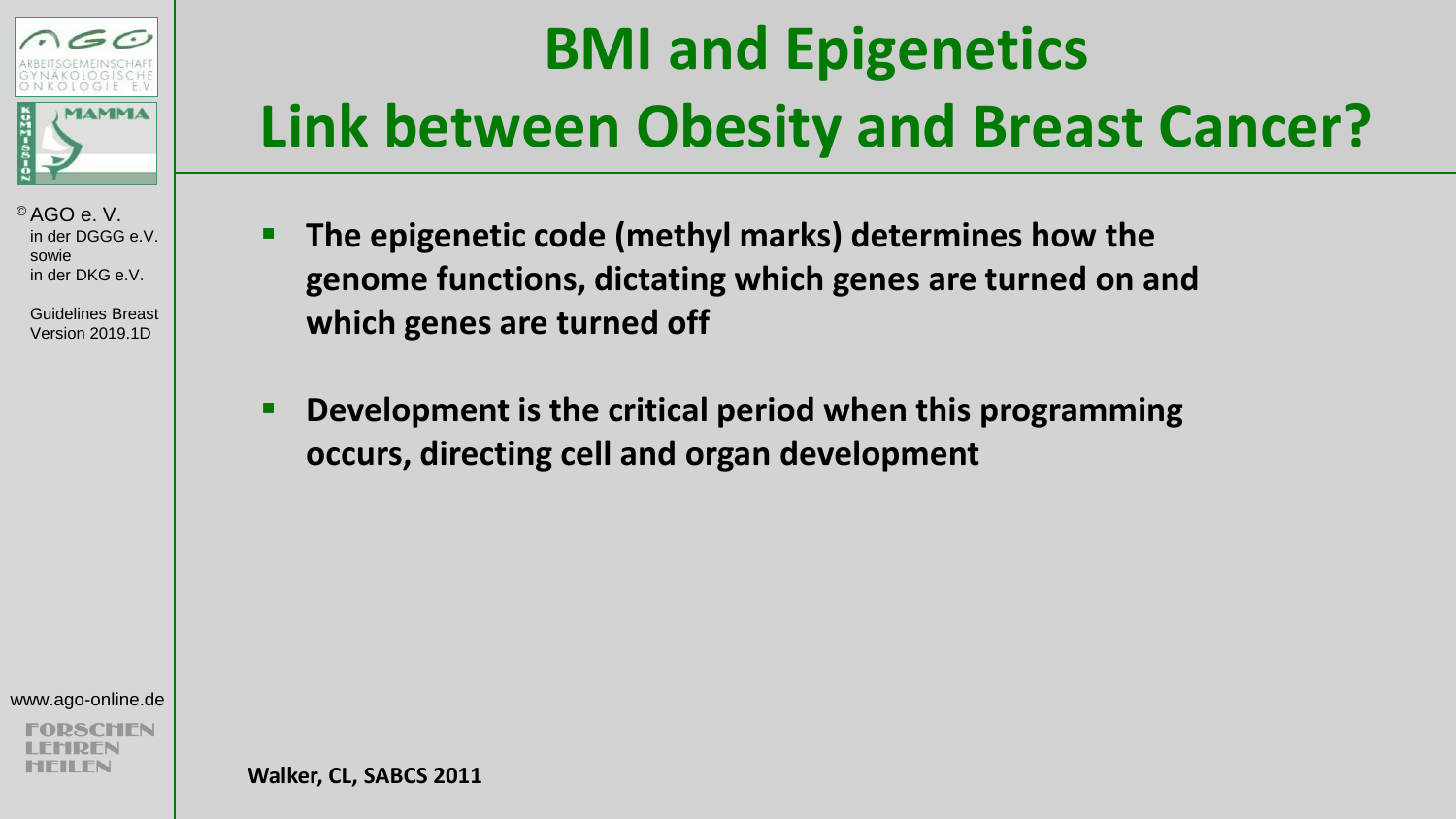

> Guidelines Breast Version 2019.1D

www.ago-online.de

**PSCHEN** RFN MFII FN

## **Prävention durch Änderung von Lifestyle-Faktoren: Ernährung**

|    | <b>Oxford</b><br>s. Empfehlungen der Dt. Gesellschaft f. Ernährung (DGE) |                |           |            |  |
|----|--------------------------------------------------------------------------|----------------|-----------|------------|--|
|    | ** Empfohlen als Bestandteil einer gesunden Ernährung                    | LoE            | <b>GR</b> | <b>AGO</b> |  |
|    | Bevorzugung einer ausgewogenen Ernährung*                                | 2 <sub>b</sub> | B         | ╋          |  |
| П  | mediterrane Kost                                                         | 2a             | B         | ╋          |  |
| a. | Nahrungszusammensetzung                                                  |                |           |            |  |
|    | Olivenöl (Natives O. extra) i. Rahmen mediterr. Diät                     | 2 <sub>b</sub> | B         | ╇          |  |
|    | <b>Fettreduzierte Nahrung</b>                                            | 2a             | B         | ╋          |  |
|    | Verminderter Konsum an rotem Fleisch                                     | 2b             | C         | $\ddagger$ |  |
|    | Ergänzung von Vitaminen, Mineralien, Spurenelem.                         | 2a             | B         |            |  |
|    | Vitamin-D-Substitution zur Prävention (MaCa RR1,02)                      | 1 <sub>b</sub> | B         | $+/-$      |  |
|    | Gemüse / Obst **                                                         | 2a             | B         | $+/-$      |  |
|    | Phytoöstrogene / Soja                                                    | 2a             | B         | $+/-$      |  |
|    | <b>Ballaststoffreiche Ernährung</b>                                      | 2a             | B         | ╋          |  |
|    | Vegetarische/Vegane Diät (keine sign. Risikoreduktion)                   | 2 <sub>b</sub> |           | $+/-$      |  |
|    | Kaffee reduziert das MaCa Risiko (bes. Rezeptor-neg)<br>$\blacksquare$   | 2a             | B         | $+/-$      |  |
|    | Nüsse/Erdnüsse (> 10g/d) (Erdnussbutter ohne Effekt)<br>$\blacksquare$   | 2 <sub>b</sub> | B         | ╋          |  |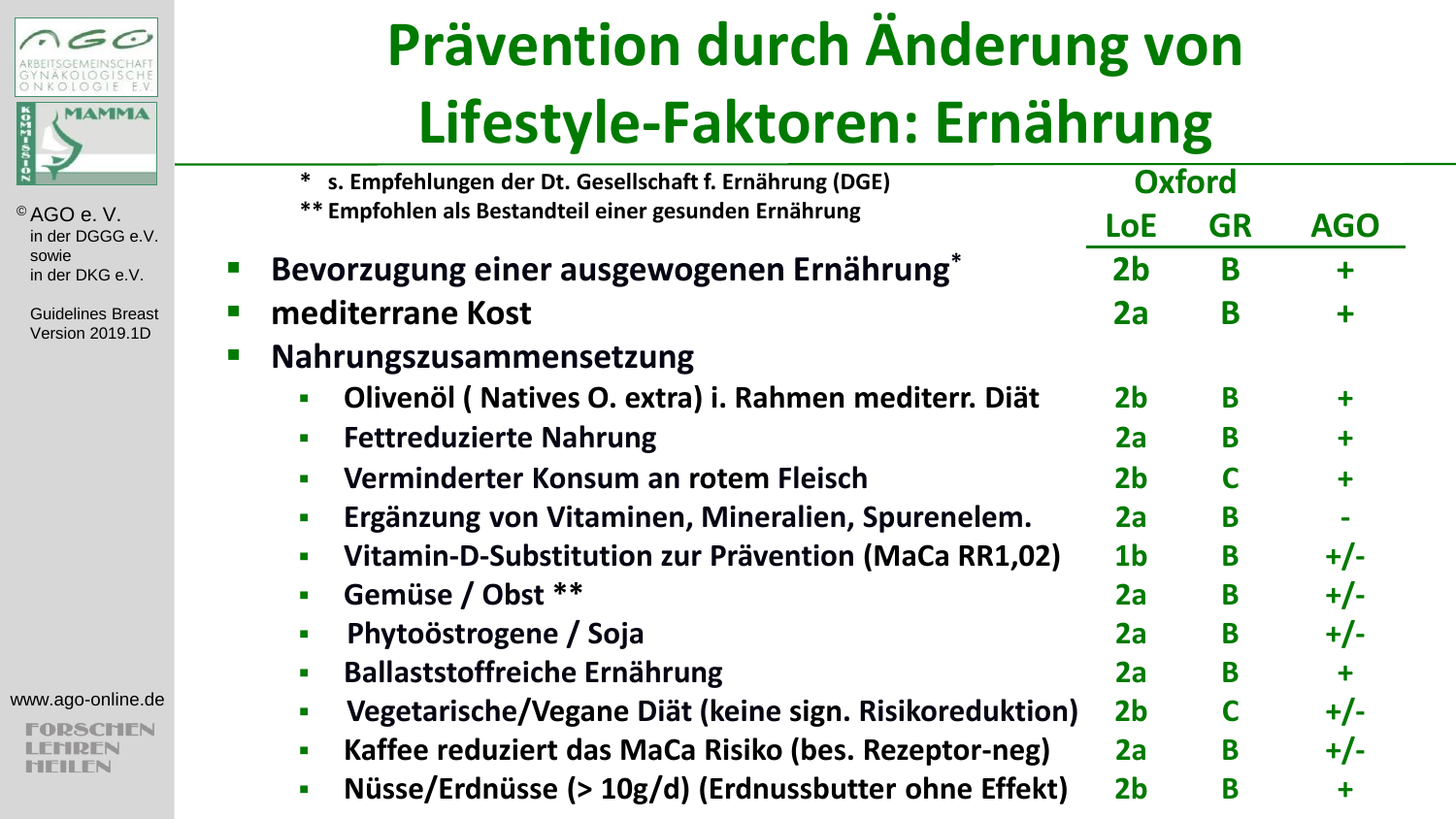

> Guidelines Breast Version 2019.1D



www.ago-online.de

### **Coffee Consumption and Risk of Breast Cancer: An Up- To-Date Meta-Analysis**

**Xiu Juan Li: PlosOne, January 2013 | Volume 8 | Issue 1 | e52681** 

**49497 breast cancer cases 26 studies (16 cohort and 10 case–control studies)** 

**The pooled RR showed a borderline significant influence of highest coffee consumption (RR = 0.96; 95% CI 0.93–1.00), low-to moderate coffee consumption (RR = 0.99; 95% CI 0.95–1.04), or an increment of 2 cups/ day of coffee consumption (RR = 0.98; 95% CI 0.97–1.00) on the risk of breast cancer.** 

**In stratified analysis, a significant inverse association was observed in ERnegative subgroup. However, no significant association was noted in the others.**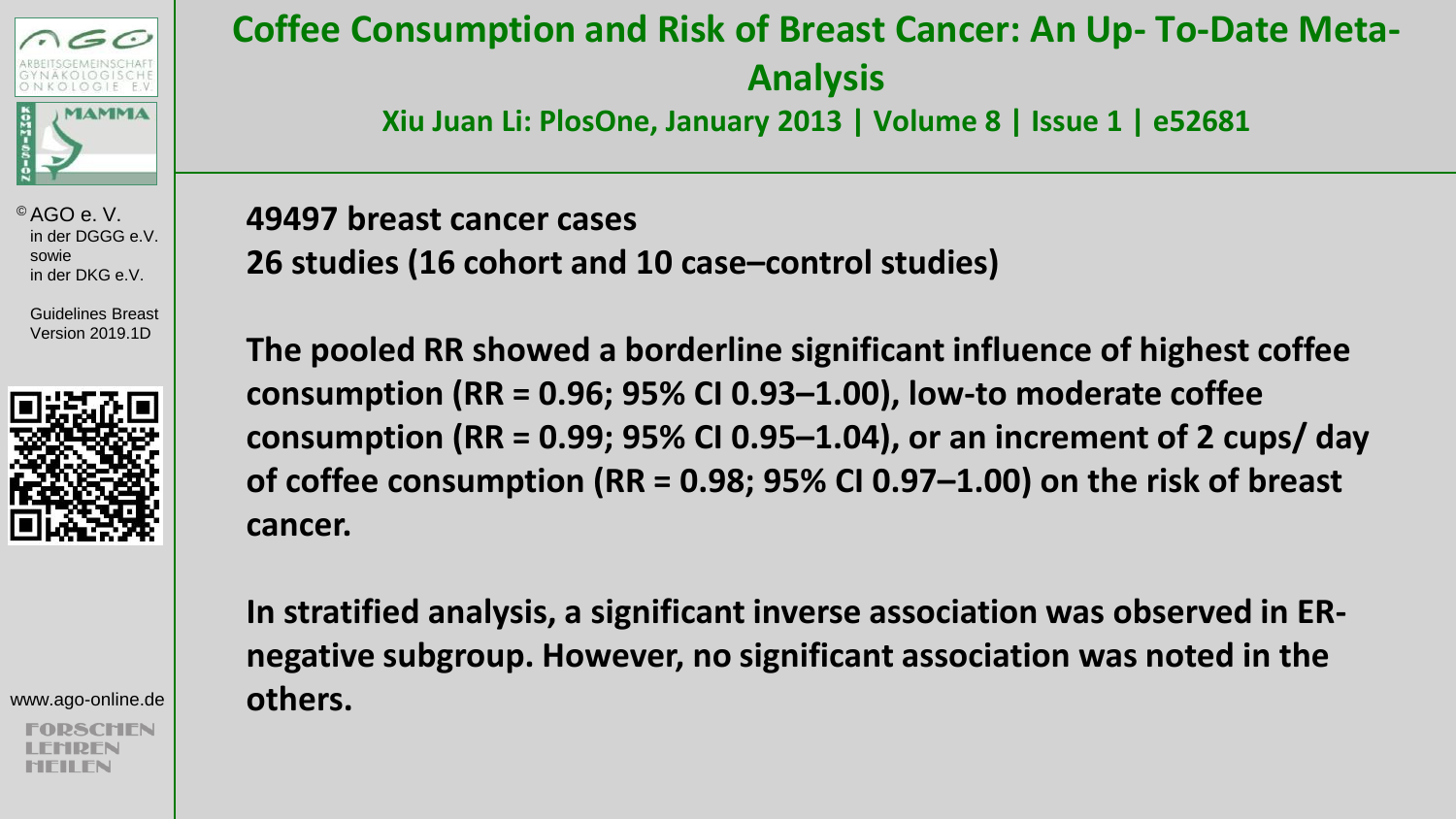

 Guidelines Breast Version 2019.1D



www.ago-online.de

SCHIFN

### **Vitamin D Supplements and Prevention of Cancer and Cardiovascular Disease**

N Engl J Med. 2019 Jan 3;380(1):33-44. doi: 10.1056/NEJMoa1809944. Epub 2018 Nov 10.

**randomized, placebo-controlled trial, with a two-by-two factorial design, of vitamin D<sup>3</sup> (cholecalciferol) at a dose of 2000 IU per day and marine n-3 (also called omega-3) fatty acids at a dose of 1 g per day**

**Primary end points were invasive cancer of any type and major cardiovascular events** 

**25,871 participants**

**median follow-up of 5.3 years**

**124 breast cancers (Vit D group) vs. 122 (placebo group) Hazard Ratio: 1,02**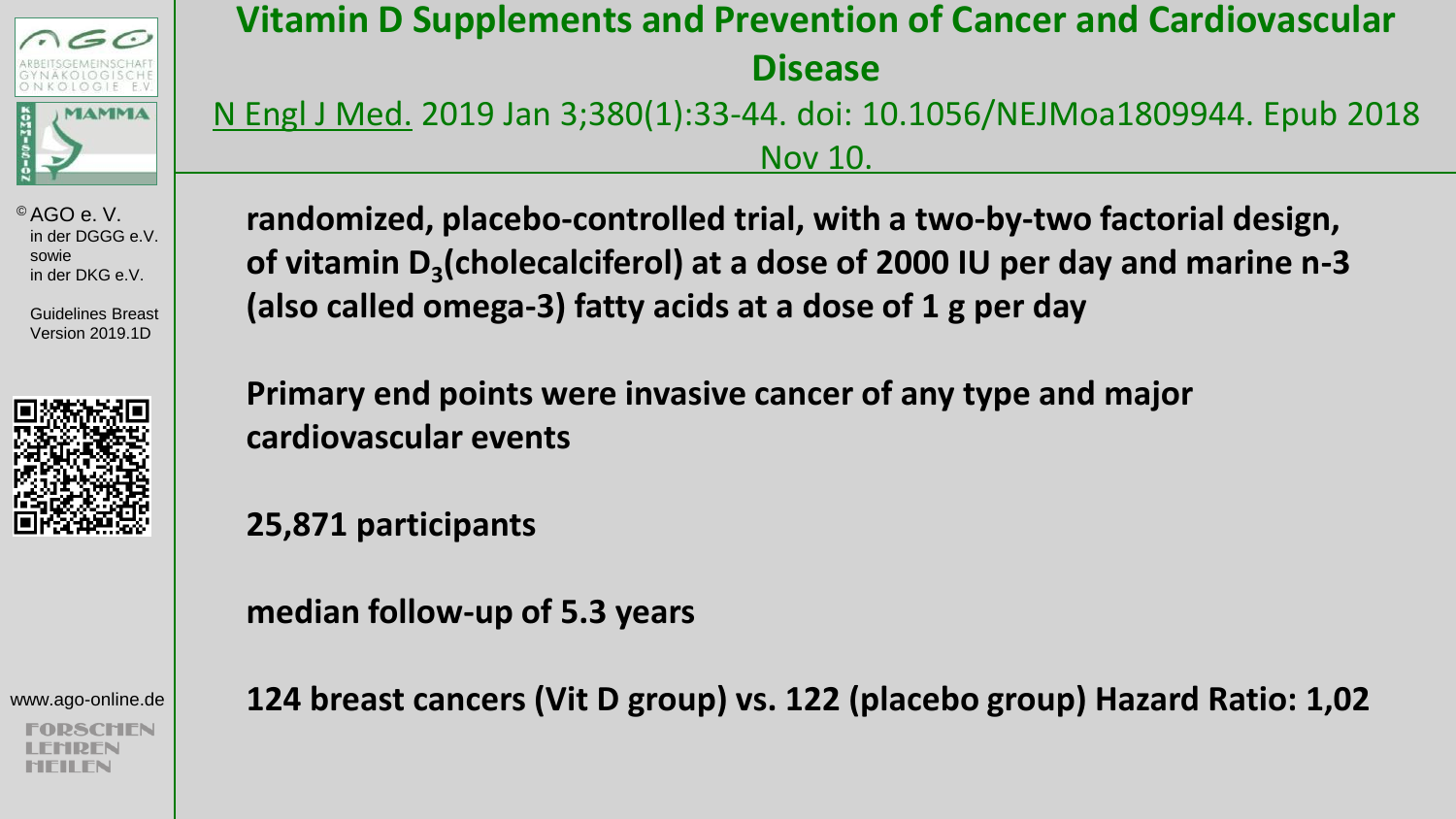

 Guidelines Breast Version 2019.1D



www.ago-online.de

### **Epidemiological Evidences on Dietary Flavonoids and Breast Cancer Risk: A Narrative Review**

**Sak, K.:** Asian Pac J Cancer Prev. 2017 Sep 27;18(9):2309-2328.

### *Conclusions and further perspectives*

…probably the most apparent relationship prevails for consumption of isoflavones, whereas beneficial effects seem to be expressed only at high intake levels typical to Asian women ….compared to Western countries where the intake of soy products is remarkably low.

protective activities of isoflavones might appear only in females consuming soy foods since their early age as childhood and adolescence can be crucial periods of exposure

**At present: "recommendations for consumption of high-dose isoflavones … to reduce the individual susceptibility towards breast carcinogenesis are still premature and can also be not completely without .. risks."**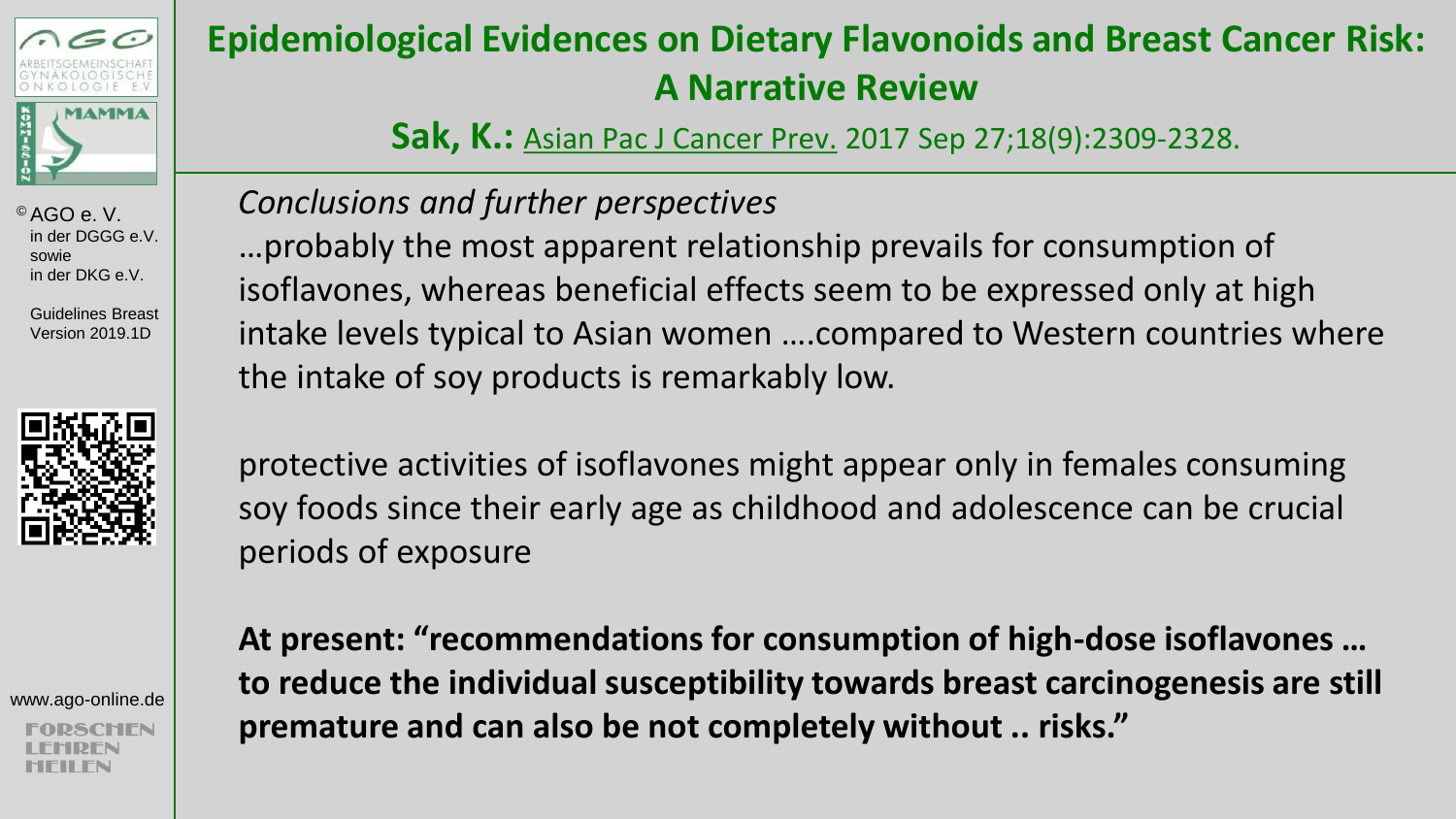

 Guidelines Breast Version 2019.1D

## **Prävention durch Änderung von Lifestyle-Faktoren: Alkohol**

|                                                                                                                                                   | <b>Oxford</b> |           |            |
|---------------------------------------------------------------------------------------------------------------------------------------------------|---------------|-----------|------------|
|                                                                                                                                                   | <b>LoE</b>    | <b>GR</b> | <b>AGO</b> |
| Reduktion des Alkoholkonsums vermindert<br>$\mathcal{L}_{\mathcal{A}}$<br>Brustkrebsrisiko (ideal < 10g/d, class II evidence)<br>Insbesondere für | 2a            | B         |            |
| <b>ER+/PgR+ Tumoren</b>                                                                                                                           | 2a            | В         |            |
| <b>Invasiv lobuläre Tumoren</b><br>$\mathbf{r}$                                                                                                   | 2a            | В         |            |

#### www.ago-online.de

**PSCHEN** REN MFII FN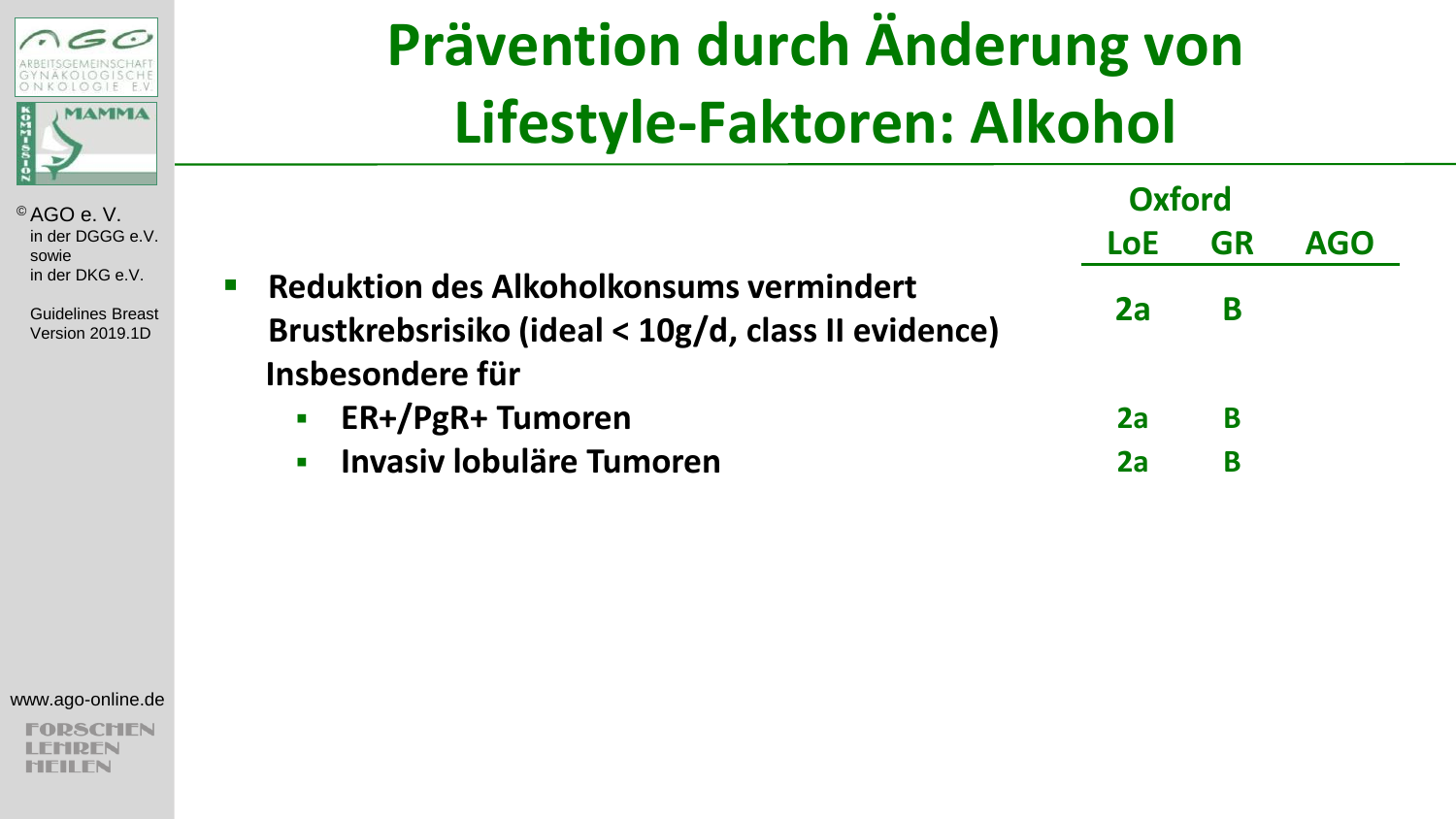

 Guidelines Breast Version 2019.1D



www.ago-online.de

### **Nature, Nurture and cancer risks: Genetic and nutritional contributions to**

**cancer** 

**Theodoratou, E.: Annu Rev Nutr. 2017 August 21; 37: 293–320. doi:10.1146/annurev-nutr-071715-051004** 

No association was classified as convincing (class I). The association between alcohol intake and ER+ breast cancer was classified as highly suggestive (Class II) based on a **meta- analysis of 20 prospective studies** (≥ 30 g/d of alcohol consumption versus non-drinkers RR (95% CI): 1.35 (1.23, 1.48, p-value = 5.2 x 10<sup>-10</sup>, I2 = 26%,

Psmall effect bias = 0.184, P excess significance bias =  $4 \times 10^{-8}$ )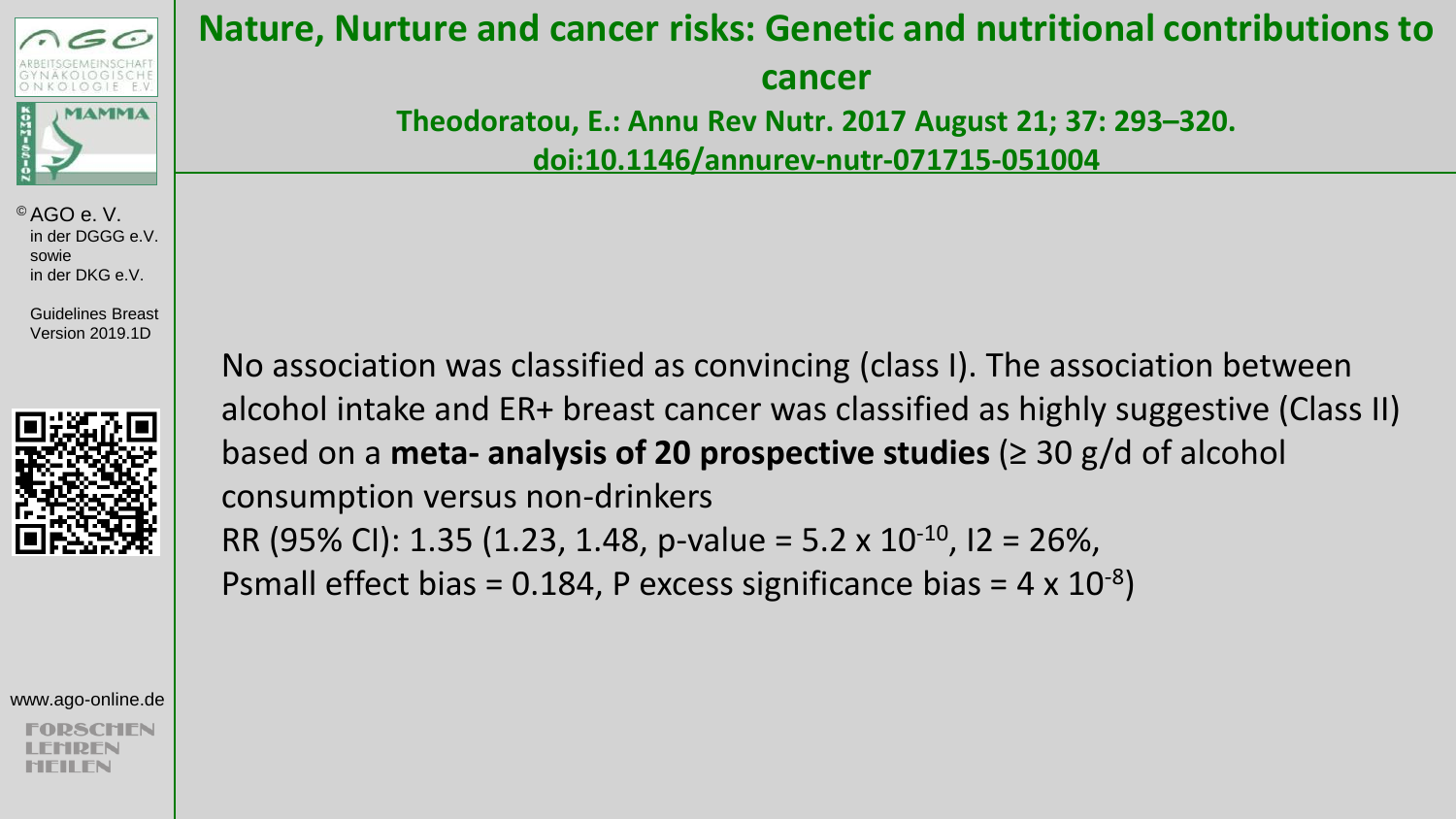

 Guidelines Breast Version 2019.1D

# **Prävention durch Änderung von Lifestyle-Faktoren: Rauchen**

|                                                    | Oxford     |           |            |
|----------------------------------------------------|------------|-----------|------------|
|                                                    | <b>LoE</b> | <b>GR</b> | <b>AGO</b> |
| Frauen, die nie geraucht haben, haben ein          |            |           |            |
| verringertes Lebenszeitrisiko für einen Brustkrebs | 2a         | B         | $+ +$      |
| $(\sim$ 15-24% Reduktion)                          |            |           |            |
| Junge Frauen haben ein 60% höheres Risiko für ein  |            |           |            |
| Mammakarzinom, wenn sie > 10 Jahre vor der Geburt  |            |           |            |
| des ersten Kindes geraucht haben (vs.              |            |           |            |
| Nichtraucherinnen)                                 |            |           |            |

www.ago-online.de

**2SCHEN** RFN 'II FN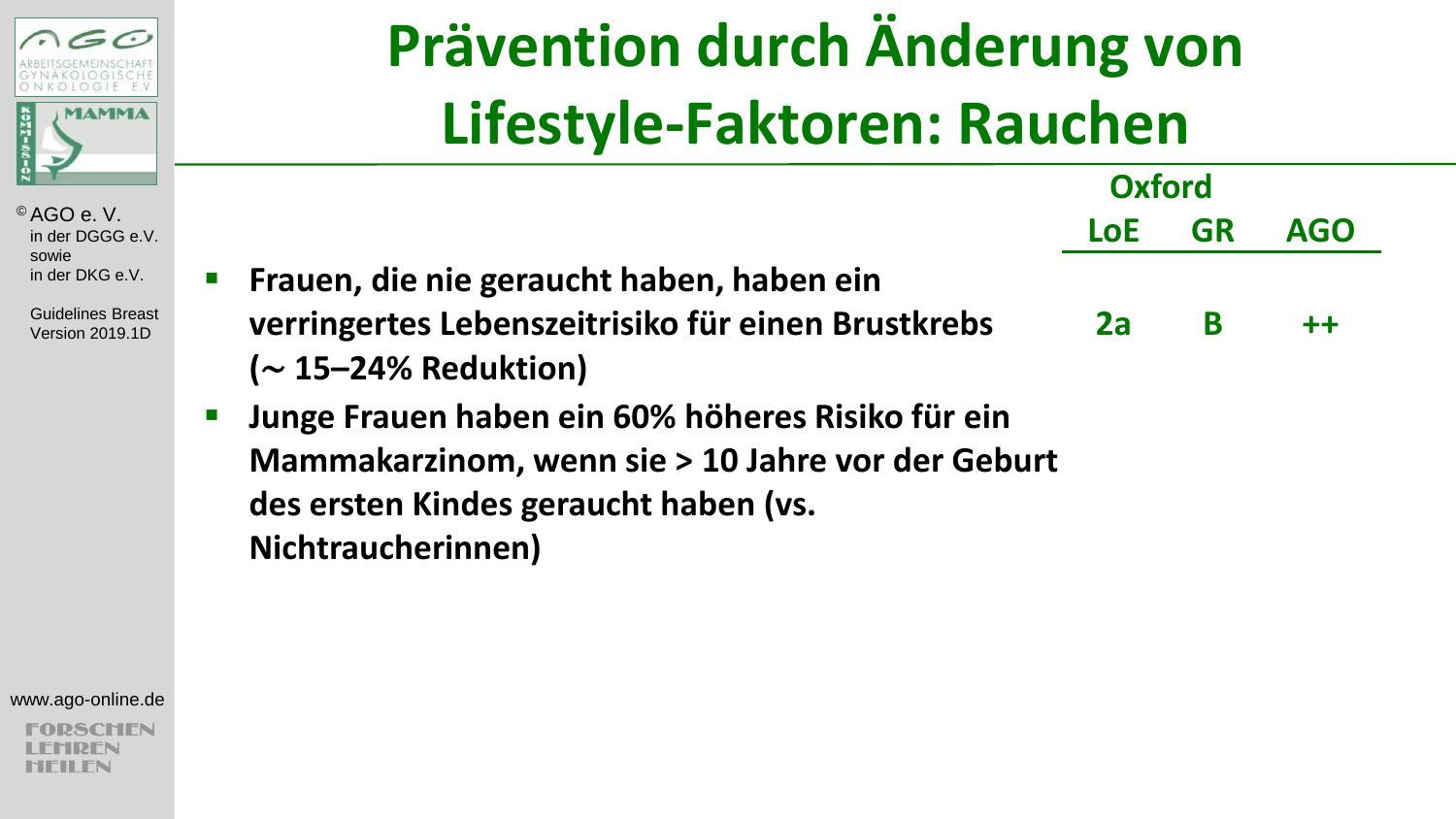

 Guidelines Breast Version 2019.1D



www.ago-online.de

### **Smoking and risk of breast cancer in the Generations Study cohort**

Jones, M.E.:Breast Cancer Res. 2017 Nov 22;19(1):118. doi: 10.1186/s13058-017-0908-4.

**102,927 women recruited 2003–2013**

**average of 7.7 years of follow-up**

**The HR (reference group was never smokers) was 1.14 (95% CI 1.03–1.25;** *P***= 0.010) for ever smokers, 1.24 (95% CI 1.08–1.43;** *P***= 0.002) for starting smoking at ages < 17 years 1.23 (1.07–1.41;** *P***= 0.004) for starting smoking 1–4 years after menarche**

**Women with a family history of breast cancer (ever vs never smokers HR 1.35; 95% CI 1.12–1.62;** *P***= 0.002) had a significantly larger HR … than women without (ever smoker vs never smoker HR 1.07; 95% CI 0.96–1.20;** *P***= 0.22).**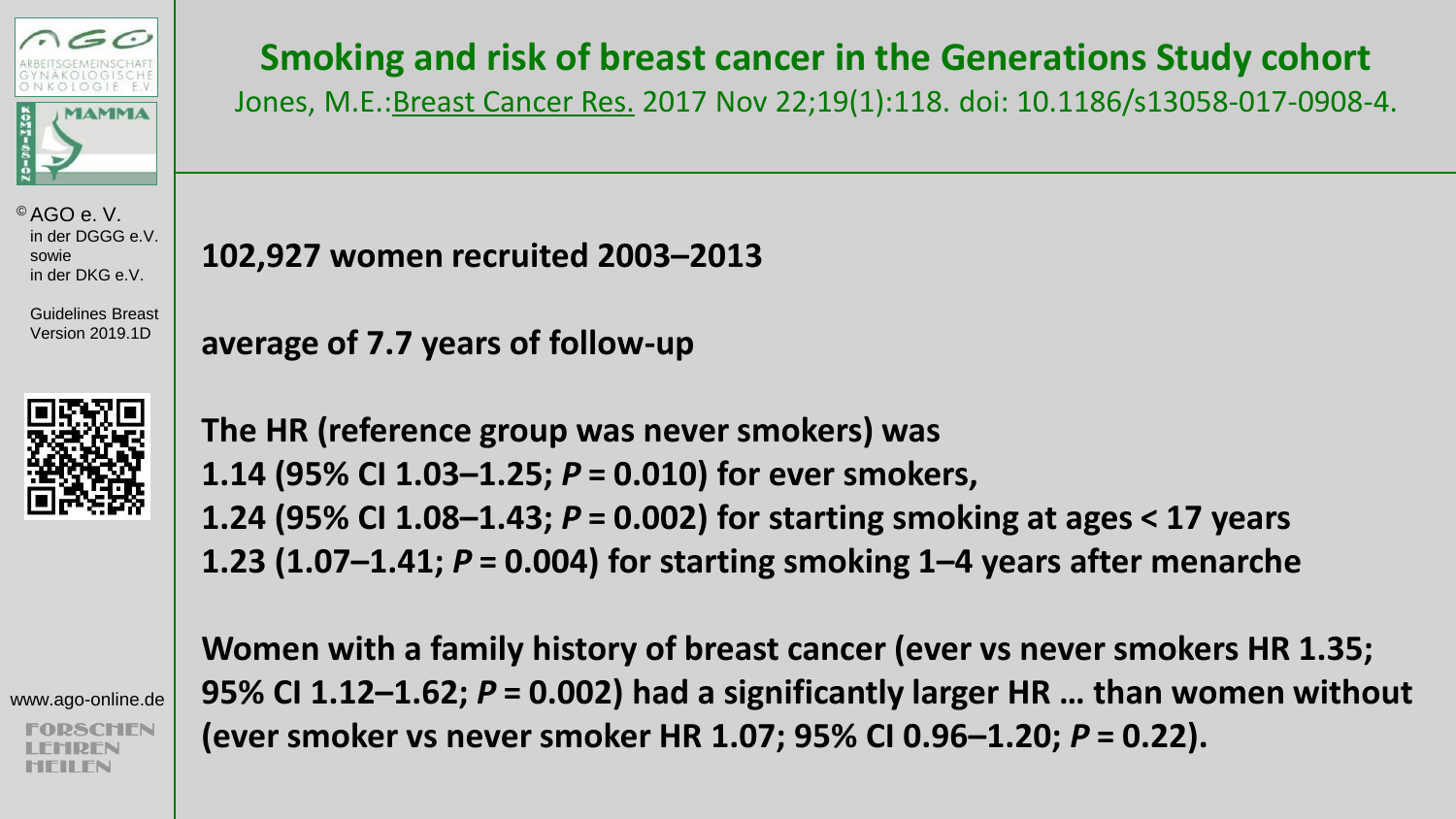

 Guidelines Breast Version 2019.1D

## **Prävention durch Änderung von Lifestyle-Faktoren: Körperliche Aktivität**

|                                                   | <b>UAIUI U</b> |           |            |
|---------------------------------------------------|----------------|-----------|------------|
|                                                   | LoE            | <b>GR</b> | <b>AGO</b> |
| Körperliche Aktivität                             | $2a^{(-)}$ R   |           | $+ +$      |
| Metabolisches Equivalent zu 3–5 Std. Spaziergänge |                |           |            |

**Oxford**

**pro Woche mit moderater Schrittgeschwindigkeit**

www.ago-online.de

SCHEN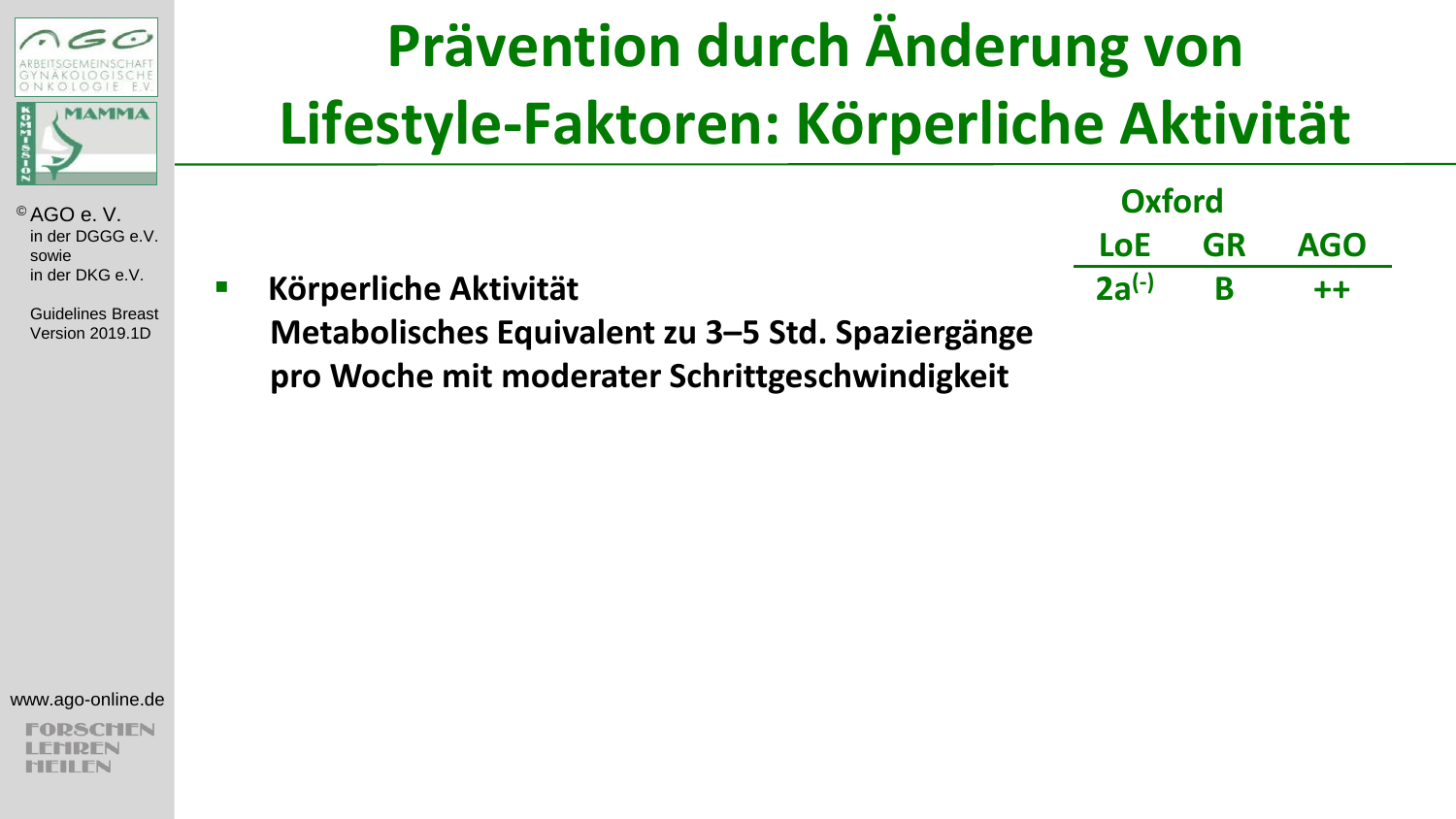

> Guidelines Breast Version 2019.1D

## **Prävention durch Lifestyle-Faktoren: Hormontherapie in der Postmenopause**

|                                                                                                                                                                                          | Oxford         |              |            |
|------------------------------------------------------------------------------------------------------------------------------------------------------------------------------------------|----------------|--------------|------------|
|                                                                                                                                                                                          | <b>LoE</b>     | <b>GR</b>    | <b>AGO</b> |
| Vermeidung von Hormontherapie<br>$\mathbf{r}$                                                                                                                                            |                |              |            |
| in der Postmenopause                                                                                                                                                                     |                |              |            |
| Vermeidung von Östrogen-/Gestagen-Kombinat.<br>$\blacksquare$                                                                                                                            | 1 <sub>b</sub> | A            |            |
| Vermeidung von alleiniger Östrogentherapie<br>$\blacksquare$<br>(kein erhöhtes, evt. sogar verringertes Brustkrebsrisiko bei<br>alleiniger Östrogentherapie, aber erhöhtes EM Ca Risiko) | 1 <sub>b</sub> | $\mathbf{A}$ |            |

www.ago-online.de

**SCHEN** DFN II FN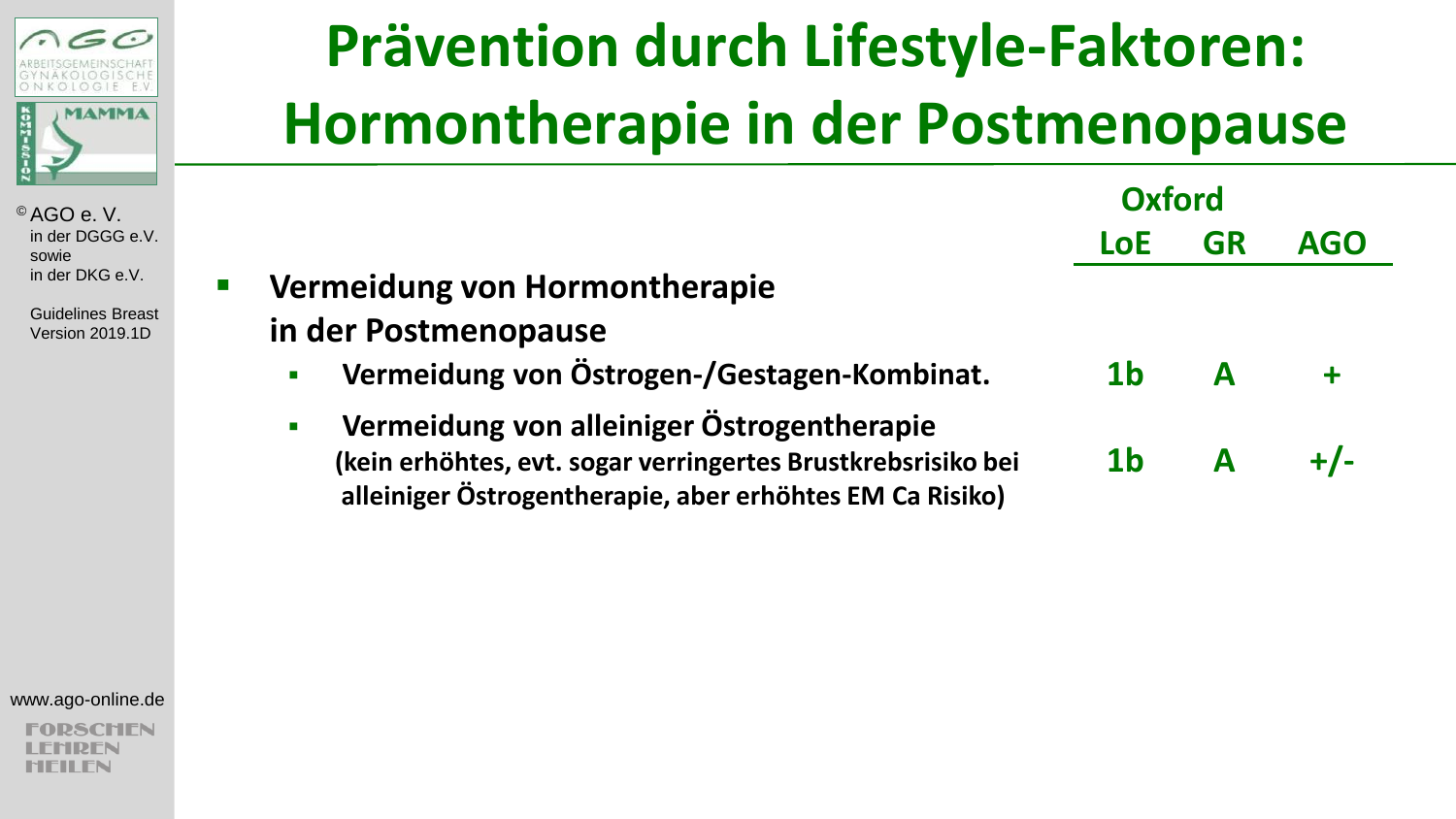



|                                                          | N                                                                     | <b>MC-RR (95%CI)</b>             | <b>Further information</b>                                                                                                            |
|----------------------------------------------------------|-----------------------------------------------------------------------|----------------------------------|---------------------------------------------------------------------------------------------------------------------------------------|
| <b>WHI</b><br><b>WHI: JAMA 2002,</b><br><b>JAMA 2017</b> | $\sim$ 27 000                                                         | 1.3<br>$(1,0-1,6)$               | $1.3$ $(1.1-1.6)$ coronary events<br>$1.4(1,1-1,9)$ insults<br>2.1 (1,4-3,3) pulmonary embolism<br>2.1 (1,5-2,9) deep vein thrombosis |
| <b>HERS</b><br>Hulley S: JAMA 2002                       | 12763<br><b>RCT, med. 4.1 J</b><br><b>II 2321</b><br>open-label, 2.7J | 1.2<br>$(0.95 - 1.5)$            | med. age 67 J<br>no secondary prevention<br>side effects as comp. to WHI + cholcystectomy $\pi$                                       |
| <b>Million</b><br>Women<br><b>Beral V: Lancet 2003</b>   | 1.084 110<br>$\sim$ 50% HRT<br>4.1 J. follow-up                       | 1.66<br>$(1.6 - 1.8)$            | EPC > E<br>mode of applic. not relevant<br>duration $>$ 5 yrs.<br>Tibolon RR 1.45 (1.2-1.7)                                           |
| <b>EPIC</b><br>Int J Cancer 2010                         | 1.153 747<br>person-years                                             | $1.4(1.2-1.6)$<br>$1.8(1.4-2.2)$ | E-Mono<br>EPC > E                                                                                                                     |
| <b>Metaanalyse</b><br>Nelson HD: JAMA 2002               | <b>16 Studies</b>                                                     | $1.21 - 1.40$                    | side effects as compared to WHI+                                                                                                      |

SCHEN **Chlebowski et al., Climacteric 2015, 18:336-8 Chlebowski et al., J Natl Compr Canc Netw 2015, 13:917-24**

**Manson JE et al., JAMA 2017; 318: 927-938**

© AGO e. V. in der DGGG e.V. sowie in der DKG e.V.

 $\leq$   $\sim$ 

**MAMMA** 

 $\frac{1}{2}$ 

 Guidelines Breast Version 2019.1D

www.ago-online.de

DFN MFII FN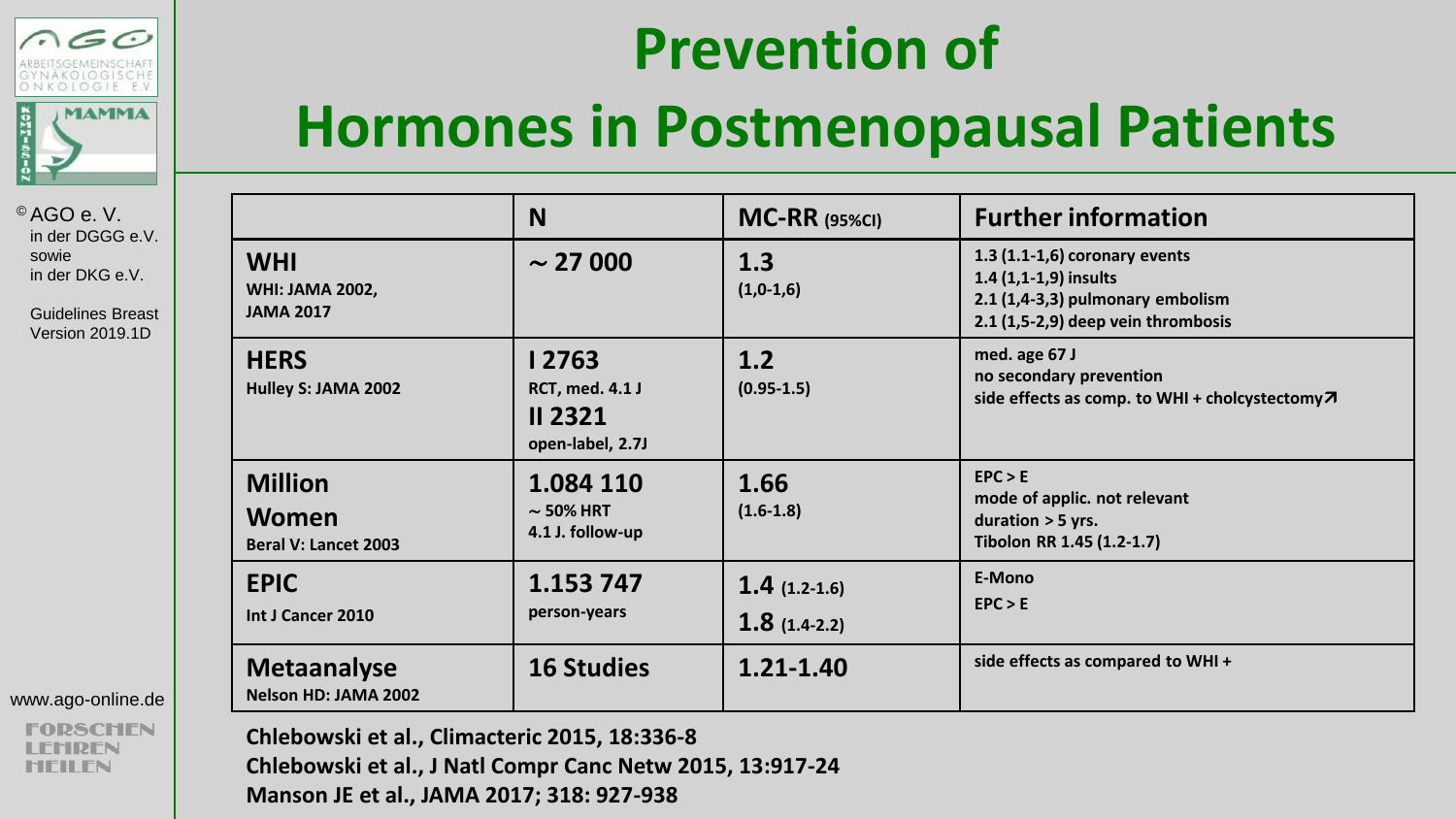

 Guidelines Breast Version 2019.1D

### **Prevention of Hormones (EGC) in Postmenopausal Patients**

|                                 | N                | <b>MC-RR (95% CI)</b>    | <b>Further statements</b> |
|---------------------------------|------------------|--------------------------|---------------------------|
| <b>CLEAR-study (NSW)</b>        | 1236 BC<br>cases | 2.09<br>$(1, 57 - 2.78)$ | current user              |
| Case-Control-Study,             |                  | 1.03<br>$(0.82 - 1.28)$  | past user                 |
| retrospect.<br><b>Australia</b> |                  | 2.62<br>$(1.56 - 4.38)$  | E/P combination           |
|                                 |                  | 1.80<br>$(1.21 - 2.68)$  | E only                    |

www.ago-online.de

**2SCHEN** 1DFN MFII FN

**Salagame et al., Int J Cancer. 2016;138(8):1905-14**